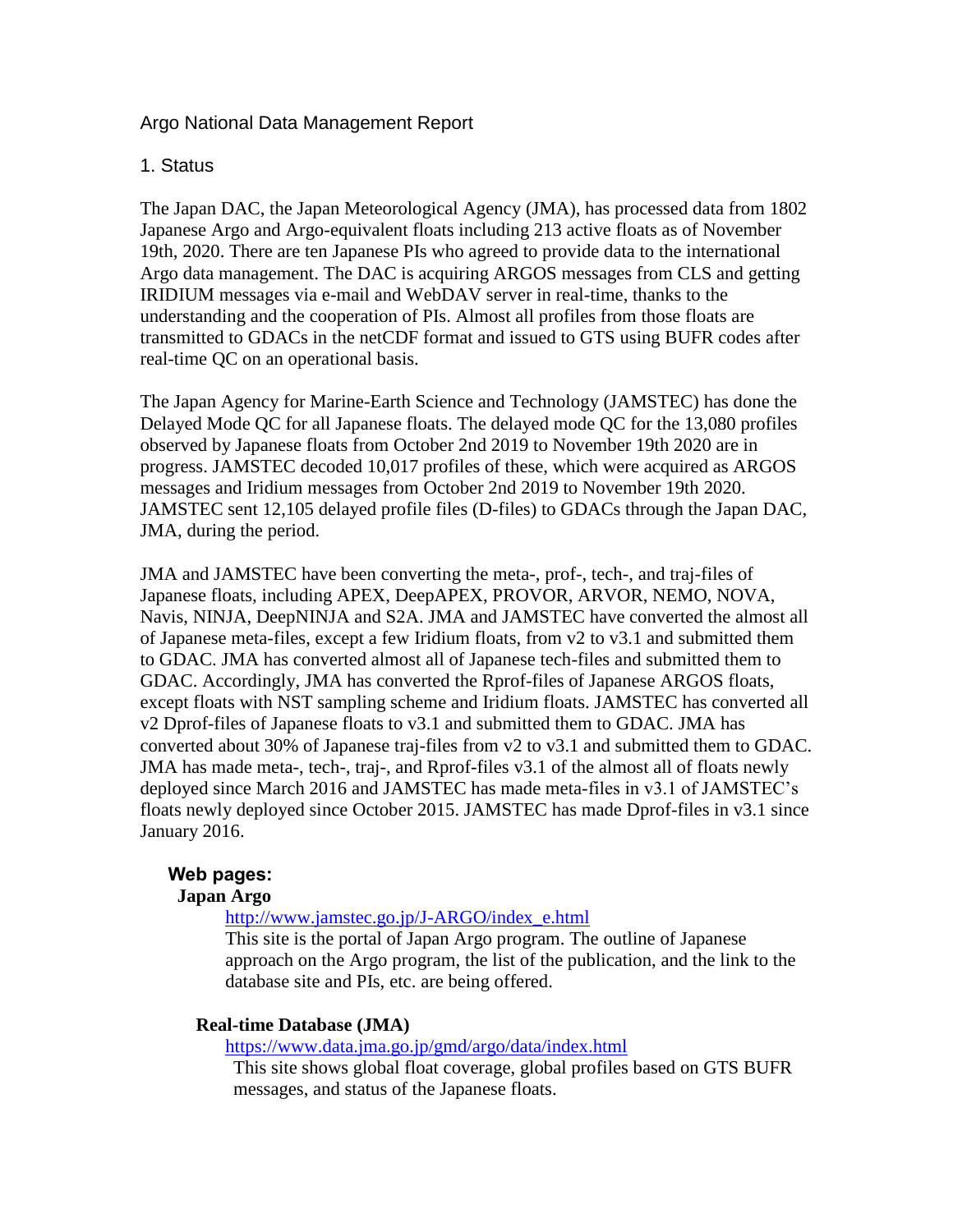#### **Delayed mode Database (Argo JAMSTEC)**

http://www.jamstec.go.jp/ARGO/argo\_web/argo/?lang=en

JAMSTEC's website shows mainly Japanese float list, trajectory map, profile chart, and QCed float data. Brief profile figures of the selected floats are also shown. This site also shows global maps based on objective analysis (temperature, salinity, potential density, dynamic height, geostrophic current, mixed layer depth, etc.).

## **Statistics of Argo data usage:**

#### **Operational models of JMA**

MOVE/MRI.COM-G2 (Multivariate Ocean Variation Estimation System/ Meteorological Research Institute Community Ocean Model – Global 2)

JMA operates the MOVE/MRI.COM-G2, which replaced the previous version (MOVE/MRI.COM) in June 2015, for the monitoring of El Niño and the Southern Oscillation (ENSO) and for initialization of the seasonal prediction model (JMA/MRI-CGCM2). The MOVE/MRI.COM-G2 consists of an ocean general circulation model (OGCM) and an objective analysis scheme.

For details please visit:

[http://ds.data.jma.go.jp/tcc/tcc/products/elnino/move\\_mricom-g2\\_doc.html](http://ds.data.jma.go.jp/tcc/tcc/products/elnino/move_mricom-g2_doc.html)

### JMA/MRI-CGCM2 (JMA/MRI - Coupled ocean-atmosphere General Circulation Model 2)

JMA operates JMA/MRI-CGCM2, which replaced the previous version (JMA/MRI-CGCM) in June 2015, as a seasonal prediction model and an ENSO prediction model. The oceanic part of this model is identical to the OGCM used for the MOVE/MRI.COM-G2.

For details please visit:

[http://ds.data.jma.go.jp/tcc/tcc/products/model/outline/cps2\\_description.ht](http://ds.data.jma.go.jp/tcc/tcc/products/model/outline/cps2_description.html) [ml](http://ds.data.jma.go.jp/tcc/tcc/products/model/outline/cps2_description.html)

MOVE/MRI.COM-JPN (Multivariate Ocean Variation Estimation System/ Meteorological Research Institute Community Ocean Model an operational system for monitoring and forecasting coastal and open ocean states around Japan)

JMA operates MOVE/MRI.COM-JPN, which replaced the previous version (MOVE/MRI.COM-WNP) in October 2020. MOVE/MRI.COM-JPN provides daily, 10day-mean and monthly products of subsurface temperatures and currents for the seas around Japan and North Pacific Ocean.

#### **Other operational models**

JCOPE2 (Japan Coastal Ocean Predictability Experiment)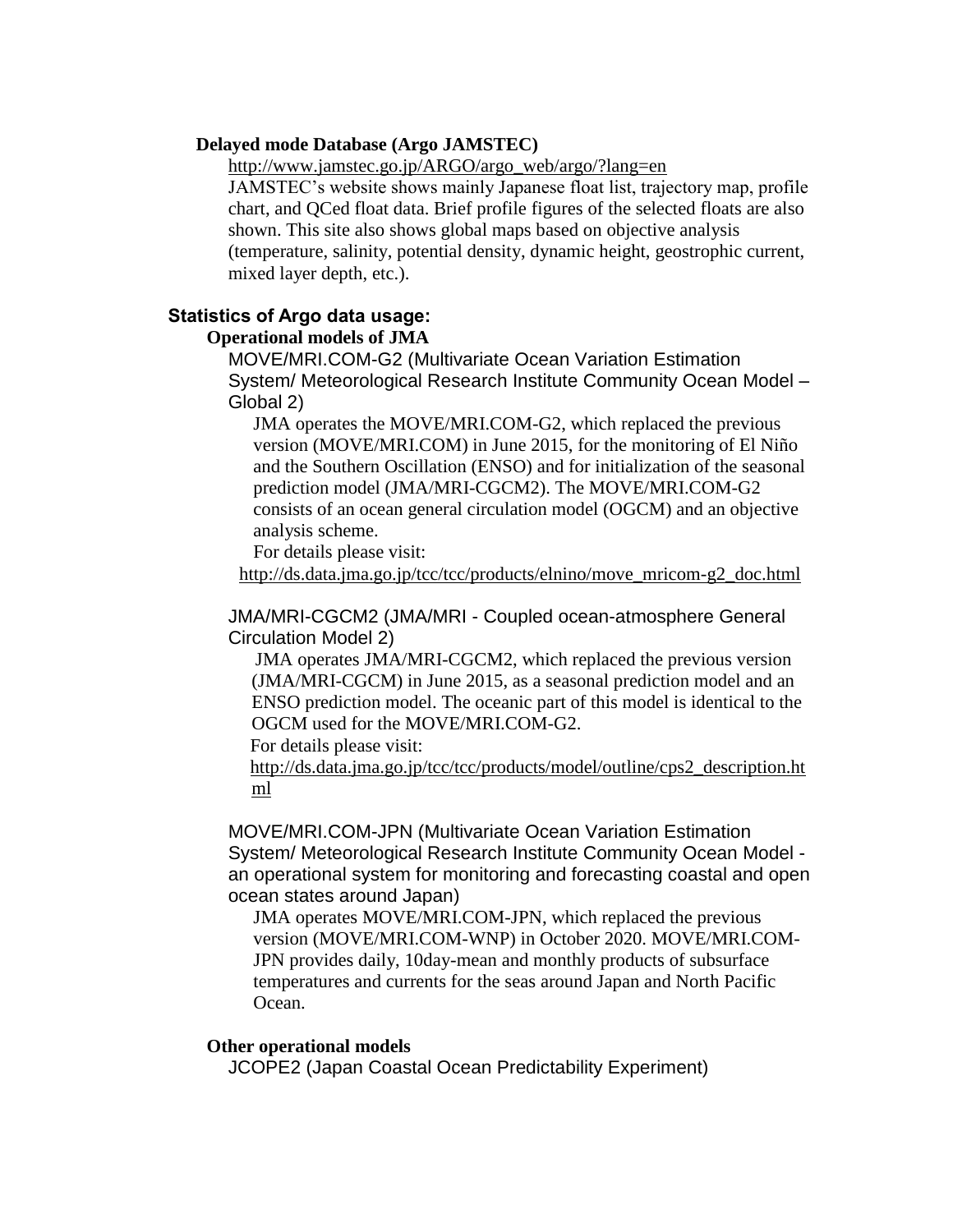JCOPE2 is the model for prediction of the oceanic variation around Japan which is operated by JAMSTEC. JCOPE2 is the second version of JCOPE, developed with enhanced model and data assimilation schemes. In 2019, JCOPE2M, which is updated version of JCOPE2 reanalysis, was released. The Argo data are used by way of GTSPP. The hindcast data 6 months back and the forecast data 3 months ahead are disclosed on the following web site: http://www.jamstec.go.jp/frcgc/jcope/. More information is shown in

http://www.jamstec.go.jp/frcgc/jcope/htdocs/e/home.html

#### FRA-JCOPE2

FRA-JCOPE2 is the reanalysis data created by assimilating most of available observation data into the JCOPE2 ocean forecast system. The high horizontal resolution of 1/12 deg. is used in order to describe the oceanic variability associated with the Kuroshio-Kuroshio Extension, the Oyashio, and the mesoscale eddies from January 1993 to December 2009. Collaboration with Japan Fisheries Research and Education Agency (FRA) has allowed us to assimilated huge amount of in-situ data around Japan. FRA-JCOPE2 reanalysis data are openly available. The website, http://www.jamstec.go.jp/frcgc/jcope/vwp/, provides information about downloading and interactively visualizing the reanalysis data for users.

#### FRA-ROMS

FRA-ROMS is the nowcast and forecast system for the Western North Pacific Ocean developed by Japan Fisheries Research and Education Agency (FRA) based on the Regional Ocean Modeling System (ROMS). FRA started the operation in May 2012. The forecast oceanographic fields are provided every week on the website [http://fm.dc.affrc.go.jp/fra](http://fm.dc.affrc.go.jp/fra-roms/index.html/)[roms/index.html/.](http://fm.dc.affrc.go.jp/fra-roms/index.html/)

# **Products generated from Argo data:**

## **Products of JMA**

El Niño Monitoring and Outlook

JMA issues the current diagnosis and the outlook for six months of ENSO on the following web site. The outputs of the MOVE/MRI.COM-G2 and the JMA/MRI-CGCM2 can be found here.

<http://ds.data.jma.go.jp/tcc/tcc/products/elnino/index.html>

## Subsurface Temperatures and Surface Currents in the seas around Japan

 The following parameter outputs of the MOVE/MRI.COM-WNP can be found on [https://www.data.jma.go.jp/gmd/goos/data/database.html.](https://www.data.jma.go.jp/gmd/goos/data/database.html) The outputs of the MOVE/MRI.COM-WNP will be replaced by those of MOVE/MRI.COM-JPN.

 Daily, 10day-mean and Monthly mean subsurface temperatures at the depths of 50m, 100m, 200m and 400m analyzed for 0.1 x 0.1 degree grid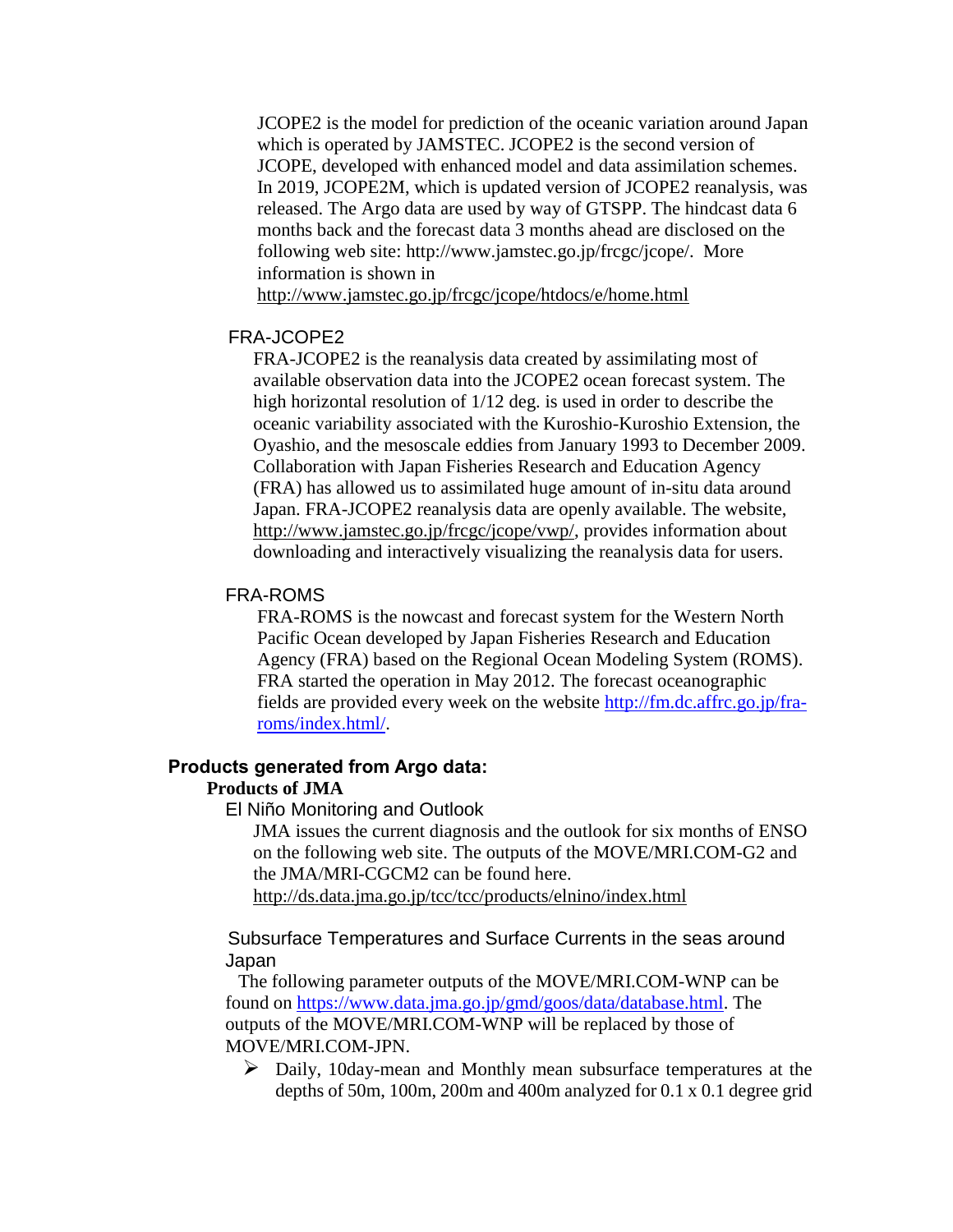points.

 $\triangleright$  Daily and 10day-mean Surface Currents for 0.1 x 0.1 degree grid points.

### **Products of JAMSTEC**

MOAA (Monthly Objective Analysis using the Argo data) MOAA is the global GPV data set which was made by monthly OI objective analysis using Argo and TRITON mooring data. Various maps have been made using MOAA, and opened to the public on the Argo JAMSTEC web site, http://www.jamstec.go.jp/ARGO/argo\_web/argo/?page\_id=83&lang=en

Objectively mapped velocity data at 1000 dbar derived from trajectories of Argo floats

The gridded velocity data at 1000 dbar is made by optimal interpolation analysis using YoMaHa'07. This dataset has been disclosed since October 2009. This dataset are updated every 6 months. This data is opened to the public on the Argo JAMSTEC web site,

http://www.jamstec.go.jp/ARGO/argo\_web/argo/?page\_id=86&lang=en

MILA GPV (Mixed layer data set from Argo floats in the global ocean) JAMSTEC has produced a data set of gridded mixed layer depth with its related parameters, named MILA GPV. This consists of 10-day and monthly average data and monthly climatology data in the global ocean using Argo temperature and salinity profiles. The updated data set is released on the Argo JAMSTEC web site,

http://www.jamstec.go.jp/ARGO/argo\_web/argo/?page\_id=223&lang=en.

Scientifically quality-controlled profile data of Deep NINJA observations

We have released a product of a quality-controlled data set of Deep NINJA observations for convenient use on scientific/educational purposes. The quality-control was led by JAMSTEC on the basis of mainly comparisons with highly accurate shipboard CTD observations conducted at float deployments. Its detailed information has been provided on the Argo JAMSTEC web site: http://www.jamstec.go.jp/ARGO/deepninja/

## ESTOC (Estimated state of global ocean for climate research)

This product is an integrated dataset of ocean observations including Argo data by using a four dimensional variational (4D-VAR) data assimilation approach. ESTOC is the open data that consists of not only physical but also biogeochemical parameters for 55 years during 1957-2014 (See the web site in JAMSTEC, http://www.godac.jamstec.go.jp/estoc/e/).

AQC Argo Data (Advanced automatic QC Argo Data) version 1.2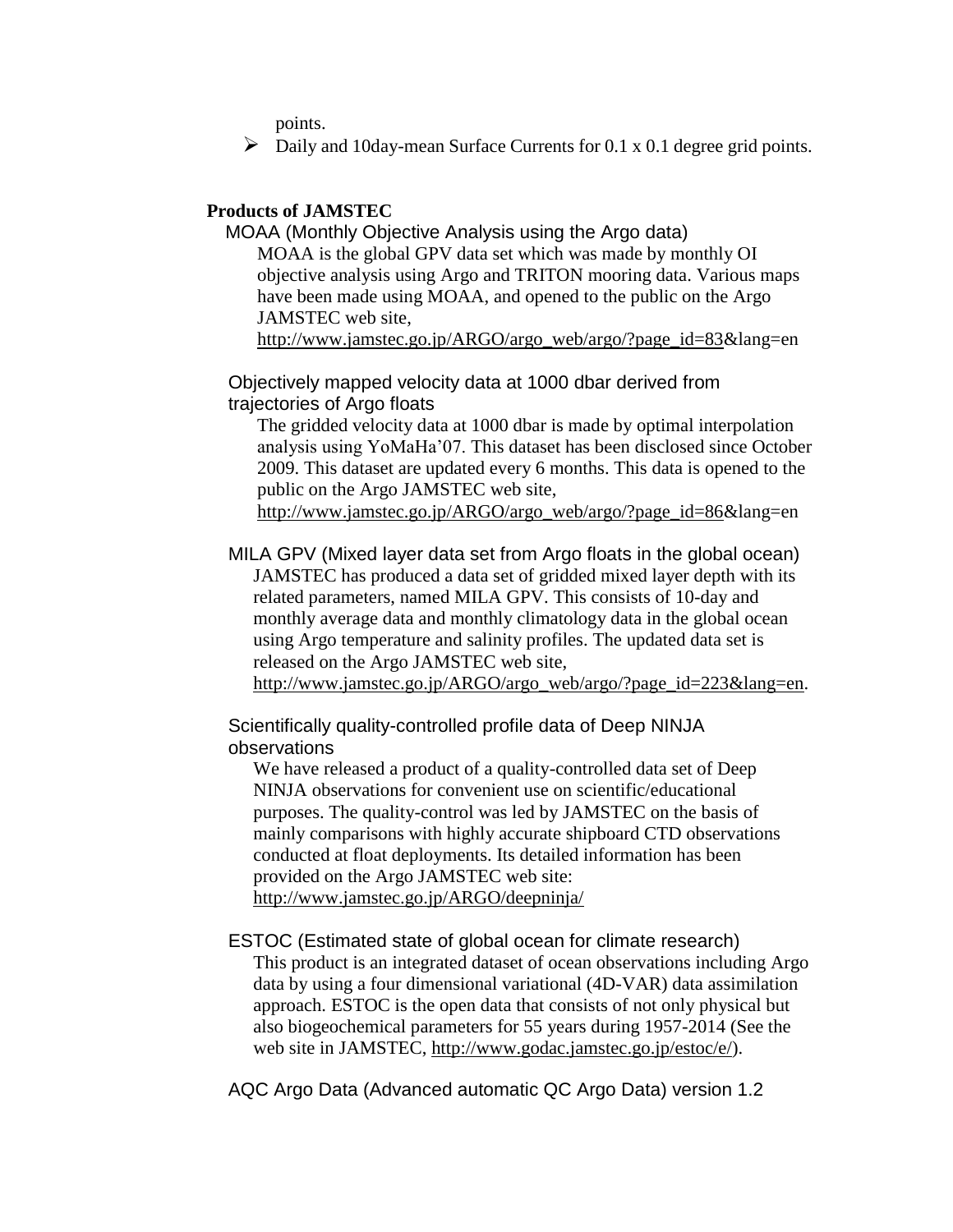JAMSTEC has produced the Argo temperature and salinity profile data put through more advanced automatic checks than real-time quality controls every month. JAMSTEC improved this data set and has released it as AQC version 1.2. This data set has been provided in the ascii format as well as netcdf format, because it is useful for analyses using various software (see the web site in JAMSTEC,

http://www.jamstec.go.jp/ARGO/argo\_web/argo/?page\_id=100&lang=en)

#### **Products of JAMSTEC/JMAMRI**

FORA-WNP30 (Four-dimensional Variational Ocean ReAnalysis for the Western North Pacific)

FORA-WNP30 is the first-ever dataset covering the western North Pacific over the last three decades (1982-2014) at eddy-resolving resolution. This is the cooperative work of Japan Agency for Marine-Earth Science and Technology (JAMSTEC) and Meteorological Research Institude, Japan Meteorological Agency (JMA/MRI) using the Earth Simulator. (see the web site http://synthesis.jamstec.go.jp/FORA/e/index.html)

#### **Tools**

### Decoding Program Creation Support Tool (DPCST)

JAMSTEC has developed the decoding program creation support tool for APEX and Navis, by making use of our experience in creating decoding programs for various types of floats. It often happens that the data format of the same type of float is slightly different developing on the year of purchase. If you are not familiar with the data format of the float, it takes some time to find a different place between those data formats. Then, this tool can help you find differences by comparing the data formats of previously purchased same type floats with newly purchased same type floats. It outputs a list of them names in the transmission data file of the newly purchased float, with information whether or not each item name exists in the transmission data file of same type floats where were already launched. Furthermore, for the items that do not exist, this tool searches for items that are close to the item names in the transmission data file of same type floats that were already launched, by using Jaro-Winkle Distance method. Jaro-Winkler Distance method can quantify the similarity of character strings. Therefore, this tool helps DACs and PIs to find parts of our decoding program which should be modified and it contributes to shortening the time required to build a decoding program.

#### 2. Delayed Mode QC

JAMSTEC has done the DMQC for all Japanese floats. JAMSTEC has submitted the delayed mode files of 160,247 profiles to GDACs as of November 19th, 2020. The procedure of DMQC in JAMSTEC is as follows.

#### **(JAMSTEC floats and the most of Argo-equivalent floats)**